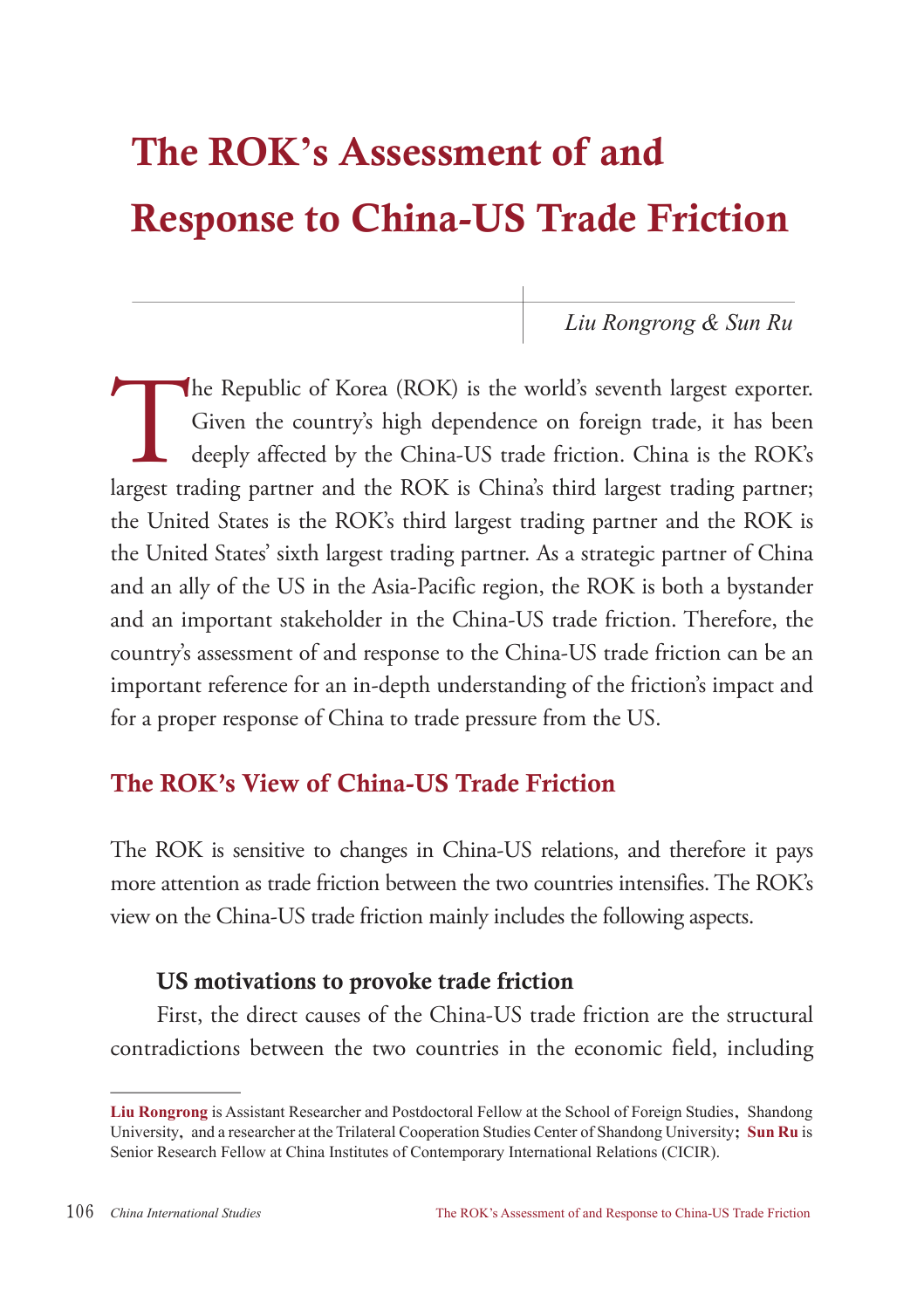disputes over intellectual property policies and development patterns, divergence of financial and exchange rate policies, and the challenge posed by Chinese industrial plans such as "Made in China 2025" to US technological superiority. The United States' longstanding huge trade deficit with China is only the trigger of tensions.

Second, US domestic politics have exacerbated the China-US trade friction. US President Donald Trump has put unprecedented pressure on China over trade, which is closely related to his own governing style and the changing domestic politics. First, Trump and his cabinet mostly hold trade protectionist and neo-mercantilist ideas, and blame the US economic downturn and unemployment on the "wrong" trade policy. They campaigned heavily on bringing manufacturing jobs back to the US by narrowing trade deficits. With few people friendly to China on the team, the Trump administration is keen to play up the "China threat." Second, Trump has deliberately provoked trade friction out of domestic concerns. Trade is a card for Trump to manipulate domestic politics. Blaming "China's unfair trade" can help gain the support of blue-collar Americans. Third, Trump's personal style and negotiating tactics have intensified the China-US trade friction.

Third, the deep-seated reason behind the friction is the China-US hegemonic competition. To sustain its economic strength and technological leadership, which underpins its hegemony, the United States has refused to provide public goods and undermined its long-held liberal economy, while pursuing a mercantilist trade policy that protects domestic industries and increases exports. In turn, China, as an emerging power, has taken countermeasures against the US to ensure the security and development of its capital, market and technology. In the ROK's view, the China-US trade friction is not purely a trade issue, but inevitably a structural manifestation of the transfer of power.

It is also argued that the trade friction is not caused by the structural contradictions of the two economies nor by hegemonic competition, but rather by increasing competition between the two political systems.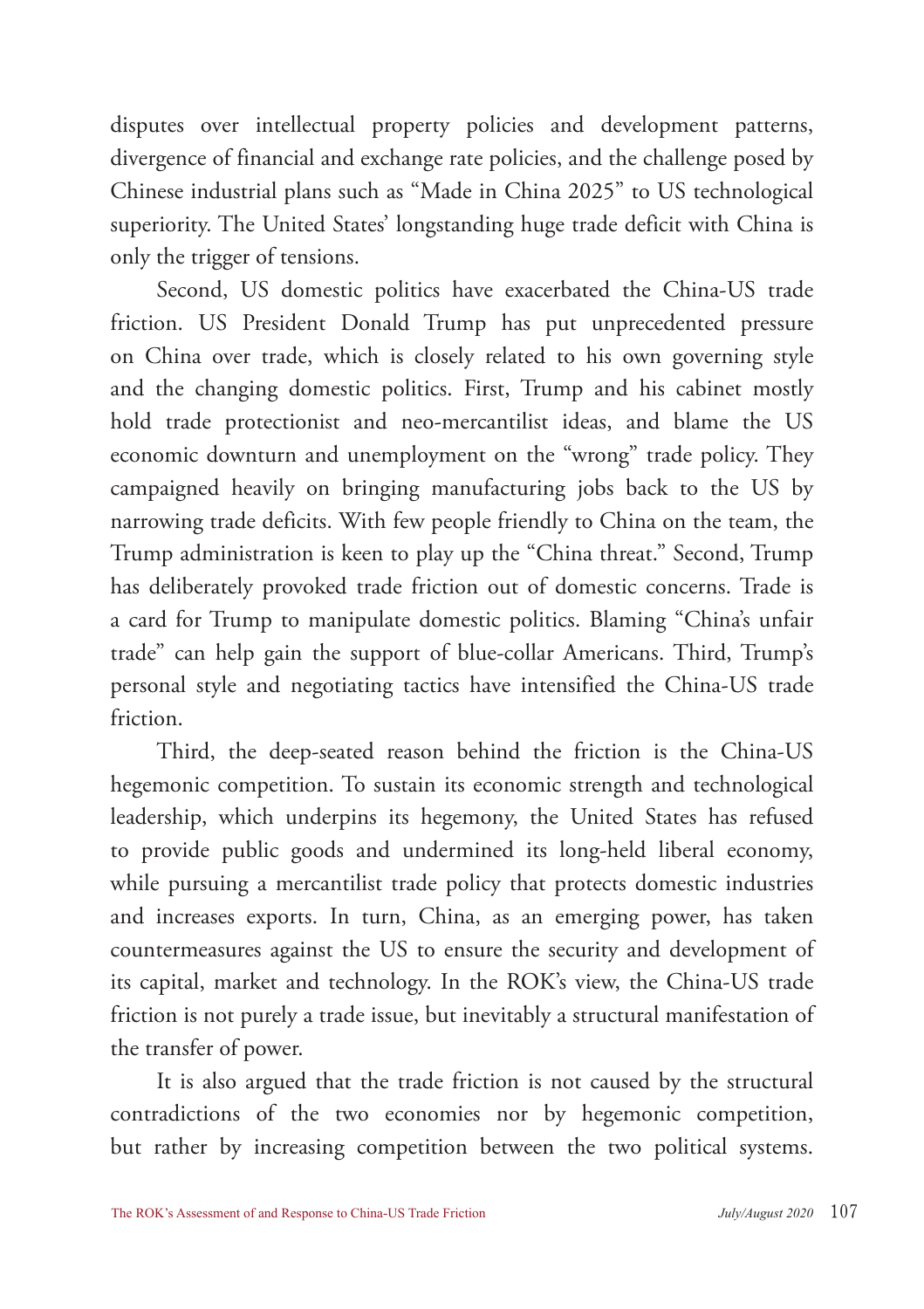The US had previously accepted China in the hope that China would gradually be "assimilated" into the Western world in terms of its political and economic system. However, in recent years, there has been widespread recognition that a rising China is unlikely to emulate the Western model. A competition between the two political systems is inevitable, and hence a new rhetoric about being "tough" on China has unfurled throughout the political discourse in the US. Trump's China policy captures precisely this fundamental change.

### Features of China-US trade friction

First, economic and trade competition has for the first time become a major area of China-US strategic competition. With economic interdependence and nuclear balance featuring "mutually assured destruction," hegemonic competition today is different from that in the Cold War era, and is based more on economic and scientific power than on political and military might. To this end, the Trump administration invoked Section 232 of the US Trade Expansion Act to exert pressure on China's trade, accusing China's products of "weakening the US economy" and "threatening US national security." It can be seen that the US has handled trade issues from a national security perspective.

Second, science and technology, as well as finance, are core areas of the China-US trade friction. Science and technology is the key to securing economic dominance and hegemony. The US has been the world's leading producer of high-tech products, but China is closing the gap with the US as its technological competitiveness rises rapidly. Provoking trade friction for the US is less about its trade deficit with China and more about China's threat to US technological superiority posed by Chinese intellectual property policies and industrial policies such as "Made in China 2025." Judging from the Trump administration's requirements during China-US trade negotiations, the US would prefer that China fundamentally change its trade and industrial policy and even the political and economic system, so as to halt the development of China's high-tech industries and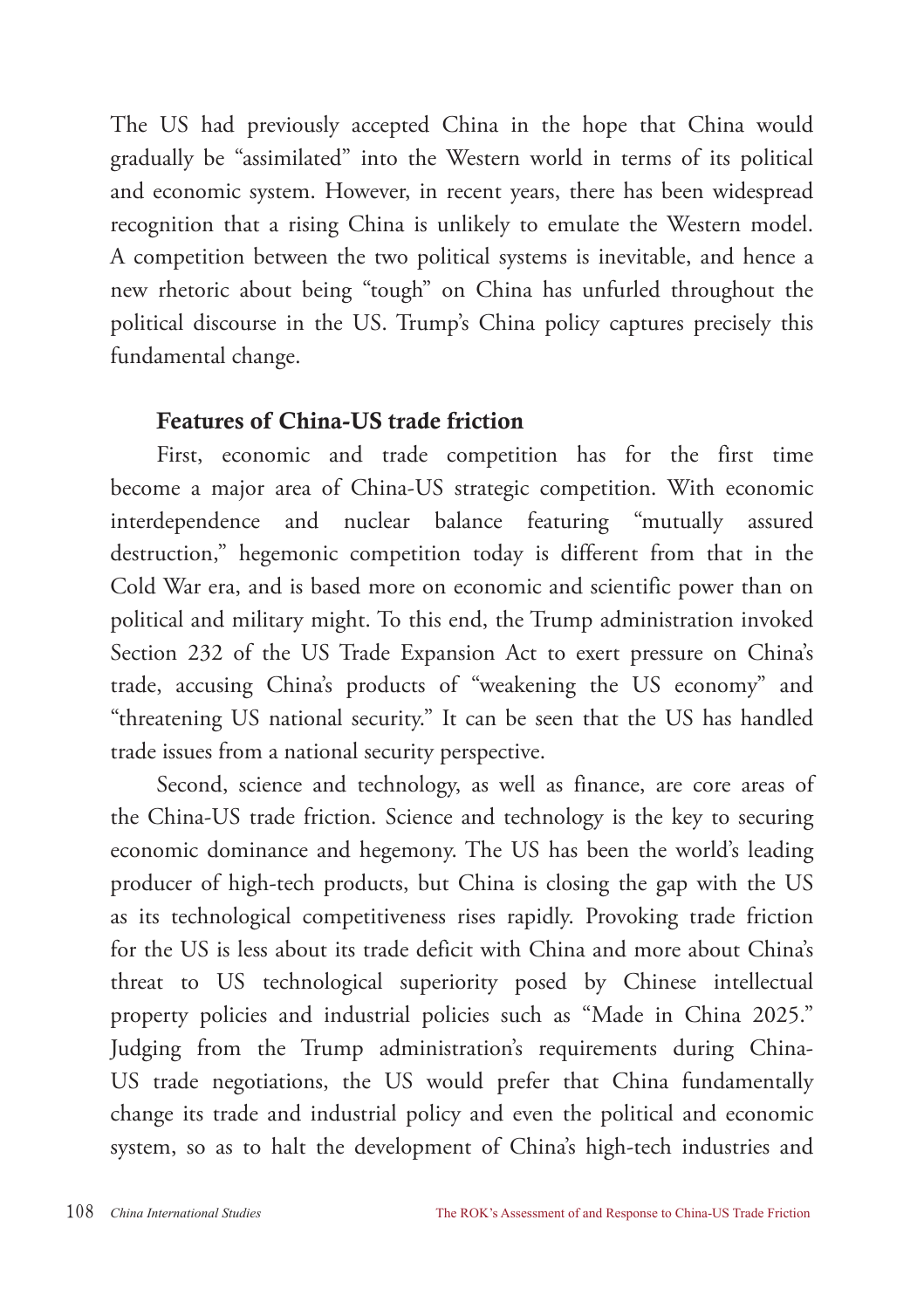arrest China's growth momentum, thereby maintaining US technological competitiveness and superiority in future economic competition. In addition, finance is another core area of the China-US trade friction. The US survives on the financial industry, and two-thirds of the world's foreign capital is American. In the 1980s, the United States beat Japan economically, not by trade pressure but by the Plaza Accord, which caused the Japanese yen to appreciate sharply and then triggered crisis in Japan. Therefore, the ultimate goal for the US in exerting economic and trade pressure is to promote the full opening of China's financial and foreign exchange markets, control China's financial lifeblood, and promote the appreciation of the renminbi to gain the maximum benefit.

Third, the China-US trade friction has affected many areas badly and even spilled over into other areas. The intertwining and linkage between the multiple areas in turn brings great uncertainty to trade negotiations. Before the Trump administration, China-US relations were both competitive and cooperative with limited trade friction and timely mutual compromise. The ROK believes that the China-US trade friction provoked by the Trump administration has not only affected trade but also increased pressure on China with regard to currency, investment, finance, resources and energy, rules and standards, the World Trade Organization (WTO) reform, regional economic cooperation, and economic development model. The US has also proposed its geopolitical strategy in the Indo-Pacific and stepped up pressure on China on the Taiwan question and issues related to Hong Kong, Xinjiang, the South China Sea, human rights, the military, and the political system. China-US competition has had a spillover effect and has expanded from the economic sphere to a broader arena.

#### Prospects for China-US trade friction

Most people in the ROK believe that China and the US both need a temporary truce to adjust the rhythm of strategic competition, and that the first phase of the China-US trade agreement or the so-called "mini deal" will remain effective in 2020. One reason is that China needs economic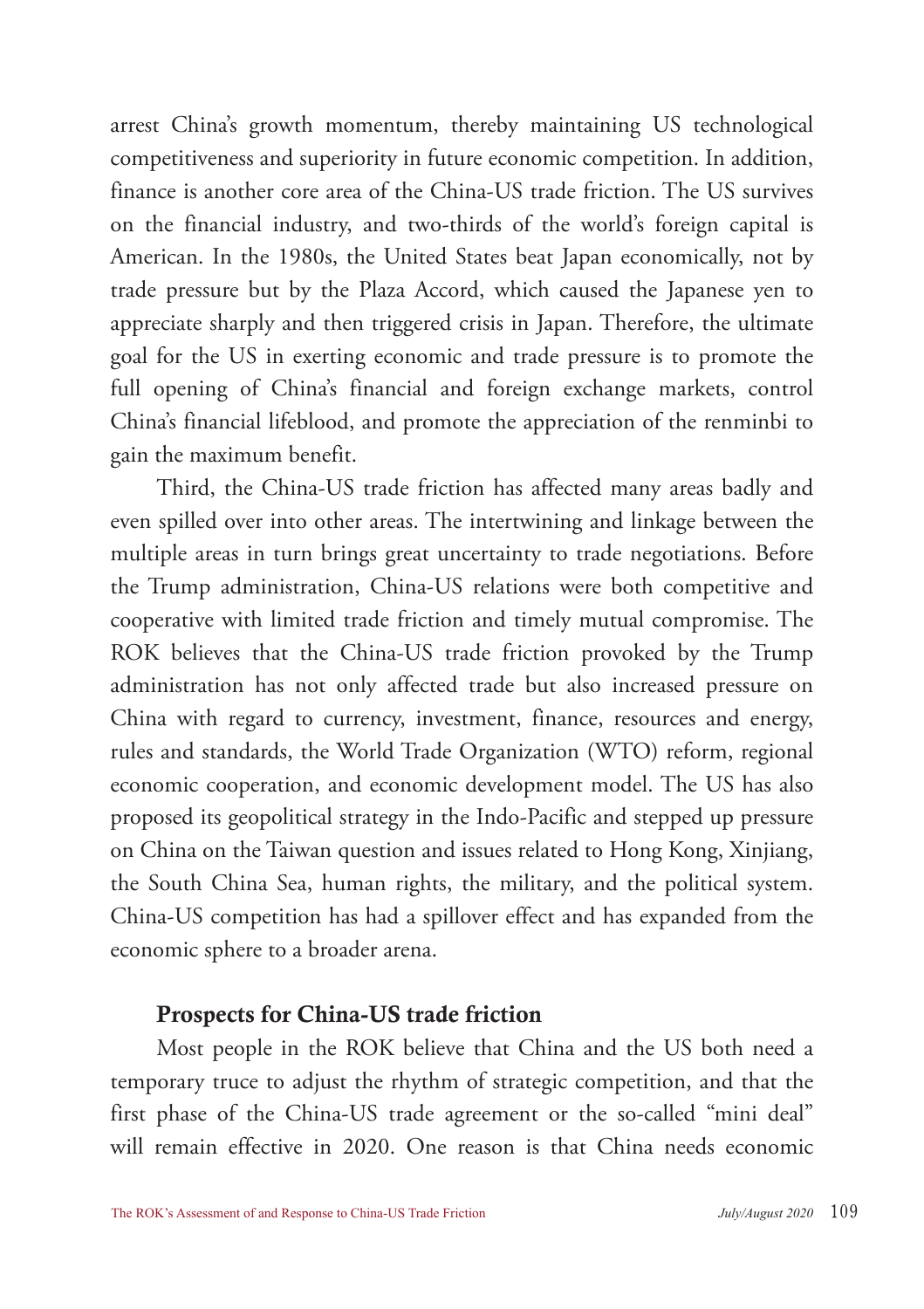stability and sustained growth. The ROK believes that there is still a wide gap between China and the developed countries such as the US in terms of its composite national power, technological strength, and governance capacity, and thus it is difficult for China to gain the advantage in the trade friction or to pose a substantial challenge to the US-led international political and economic order. Moreover, the increasing downward pressure on China's economy requires the country to ease the trade frictions and ensure economic development. The phase one trade agreement brings benefits to China: China's imports of US agricultural products can stabilize its domestic market; the opening of financial and service industries, protecting intellectual property rights, and the increasing transparency of monetary policy are also conducive to China's ongoing structural reforms; it can also curb the formation of an anti-China alliance between the US, Europe, Japan and other Western societies while easing US pressure on China's rise if China increases transparency in its economic system and development, and integrates into the international community with a higher level of openingup.

Another reason is that the US also wants to ease trade tensions with China and secure its economic stability. In particular, the upcoming 2020 presidential election allows no leeway for Trump to put massive trade pressure on China. The Trump administration hopes to avoid economic turmoil and make headway in trade talks with China, thereby demonstrating Trump to be the right person to resolve the trade friction and win reelection. As a result, the China-US trade friction will continue through 2020 but not intensify as it did in 2019. The two sides will reach a partial compromise.

However, there are also pessimistic views that the phase one trade agreement might fail in the short term and Trump is highly likely to escalate trade friction during the election season. The COVID-19 outbreak has greatly affected China's domestic consumption and production and will possibly reduce its willingness to implement the agreement. Moreover, if Trump is re-elected and the US economy maintains good momentum, the US is bound to put more pressure on China's economy and trade.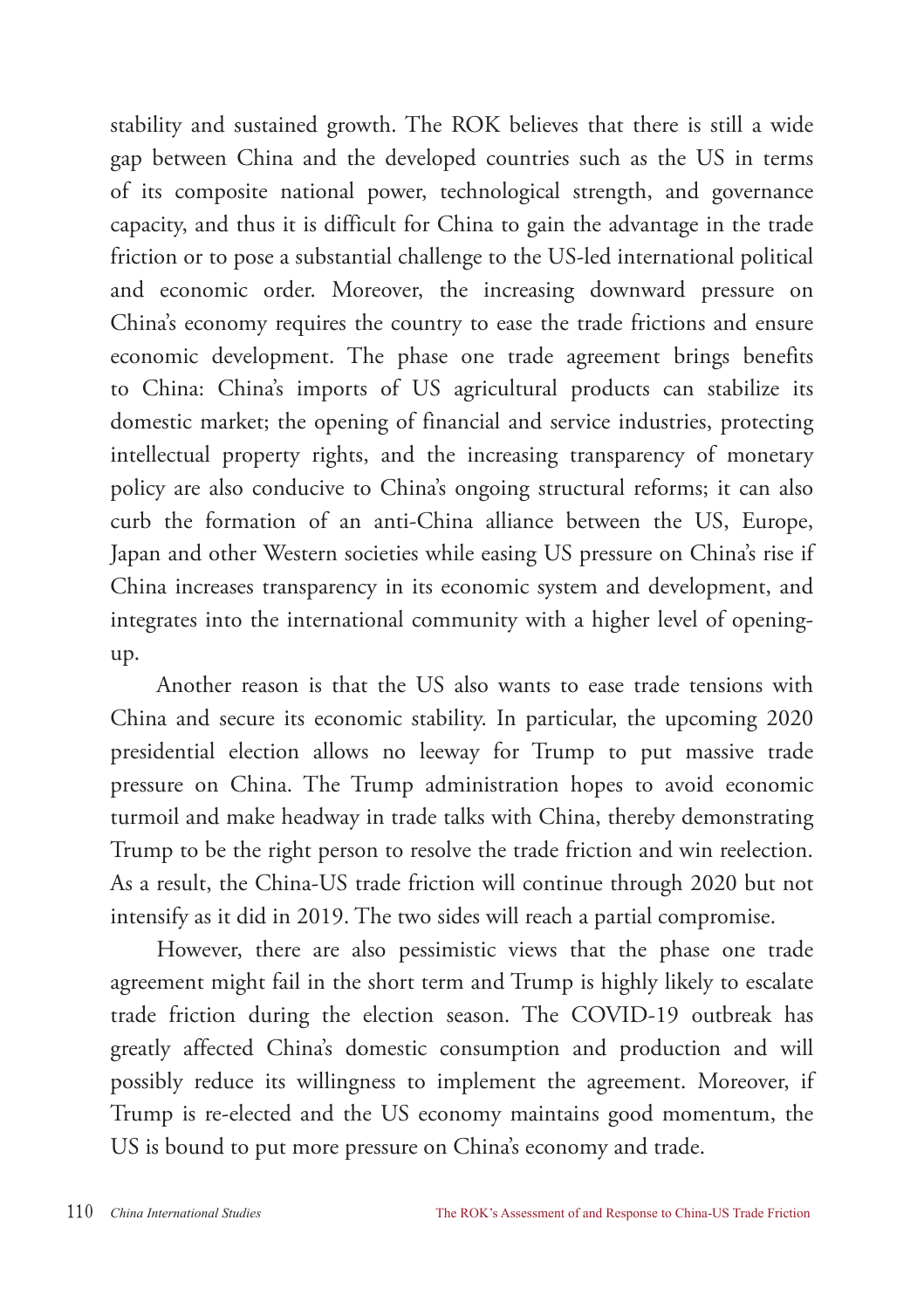As for the long-term prospects of the trade friction and the broader China-US relations, most people in the ROK believe that structural contradictions between the two countries will persist, and their trade friction and competition in many areas will continue. According to a report by the ROK Ministry of Economy and Finance in September 2019, the China-US competition for hegemony will not be affected by the result of the US presidential election in 2020. The general trend of US containment of China will not change regardless of whether the Democrats or the Republicans win. According to a survey, 68.9 percent of respondents believe that a phase two China-US trade deal will take a long time. One reason is that it is difficult for both countries to make sharp reductions in their trade deficits, which is determined by their different industrial structures and development stages. China will not meet all the US demands on its economic reform because that would undermine the country's fundamental political and economic system, nor will China abandon its industrial policy or cutting-edge technology associated with the Fourth Industrial Revolution. Their race for technological hegemony will continue for a long time. Another reason is that the China-US hegemonic competition and power transfer is unlikely to end in the short term. The US perception of China as a strategic competitor determines its long-term strategy of containing China, which will level up as their gap in economic power narrows.

There are even views that the China-US economic competition is subverting the existing global and regional order and bringing a new era of chaos and uncertainty. With the prolonged trade dispute, the two countries are promoting exclusive trade agreements and separate industrial chains, heading toward a bipolar pattern in the world economy with more independent markets and economic circles. It will reduce China-US interdependence and increase the risk of economic decoupling if their commercial cooperation as a ballast is undermined. A complete decoupling can even lead to a new Cold War featuring multifaceted confrontation in terms of the military, political system, ideology, and civilization. There are other opinions that the traditional framework for China-US relations is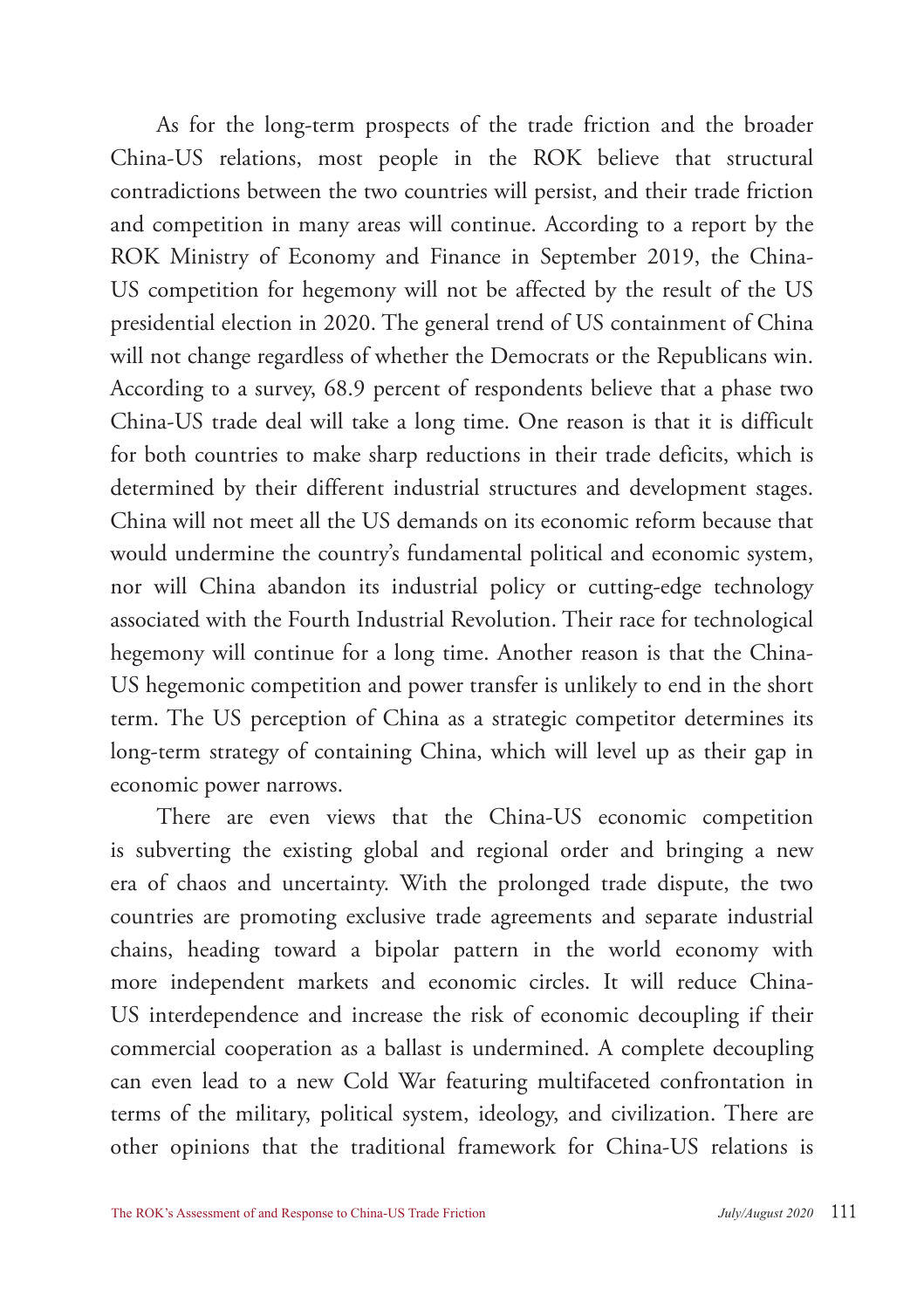unlikely to endure and a new and stable model is being built, but a new Cold War is never the answer. A new Cold War is only possible when the two countries completely abandon cooperation and engage in full-scale confrontation in political, security, economic and other areas as the US and the Soviet Union did. But with a high level of economic interdependence, the United States despite its comparative advantage cannot fully confront China. China also attaches more importance to sustainable development and has no intention of confronting the US. Notwithstanding possible intense competition in the future, the two sides can always cooperate.

#### The impact of trade friction on China and the US

In the ROK's view, the United States has stronger national strength and basic technological advantage, and can use plenty of hegemonic and policy tools. In recent years, the shale revolution in particular has provided ample impetus for the US economic recovery. In bilateral trade, China is asymmetrically dependent on the US, with China's exports to the US accounting for 4.4 percent of China's GDP and US exports to China accounting for only 0.96 percent of the American GDP; the US also possesses core technologies needed by China, while China's countermeasures are mainly directed at US agricultural products. These set the stage for a tough US economic and trade policy towards China. The trade friction, however, has also done great damage to the US itself. As a Chinese saying goes, "One must prepare to lose eight hundred of their own in order to kill one thousand of the enemy's men."

First, imposing additional tariffs on China has endangered international industrial chains and caused significant economic damage to many countries, and ultimately to the US economy. In global industrial chains, China imports many intermediate products for processing and then exports final products to countries such as the US, which is to say, intermediate products from other countries also contribute to China's surplus to the US. Other countries earning dollars in the process put the money back into US capital markets, but the amount is greatly reduced due to the China-US trade war,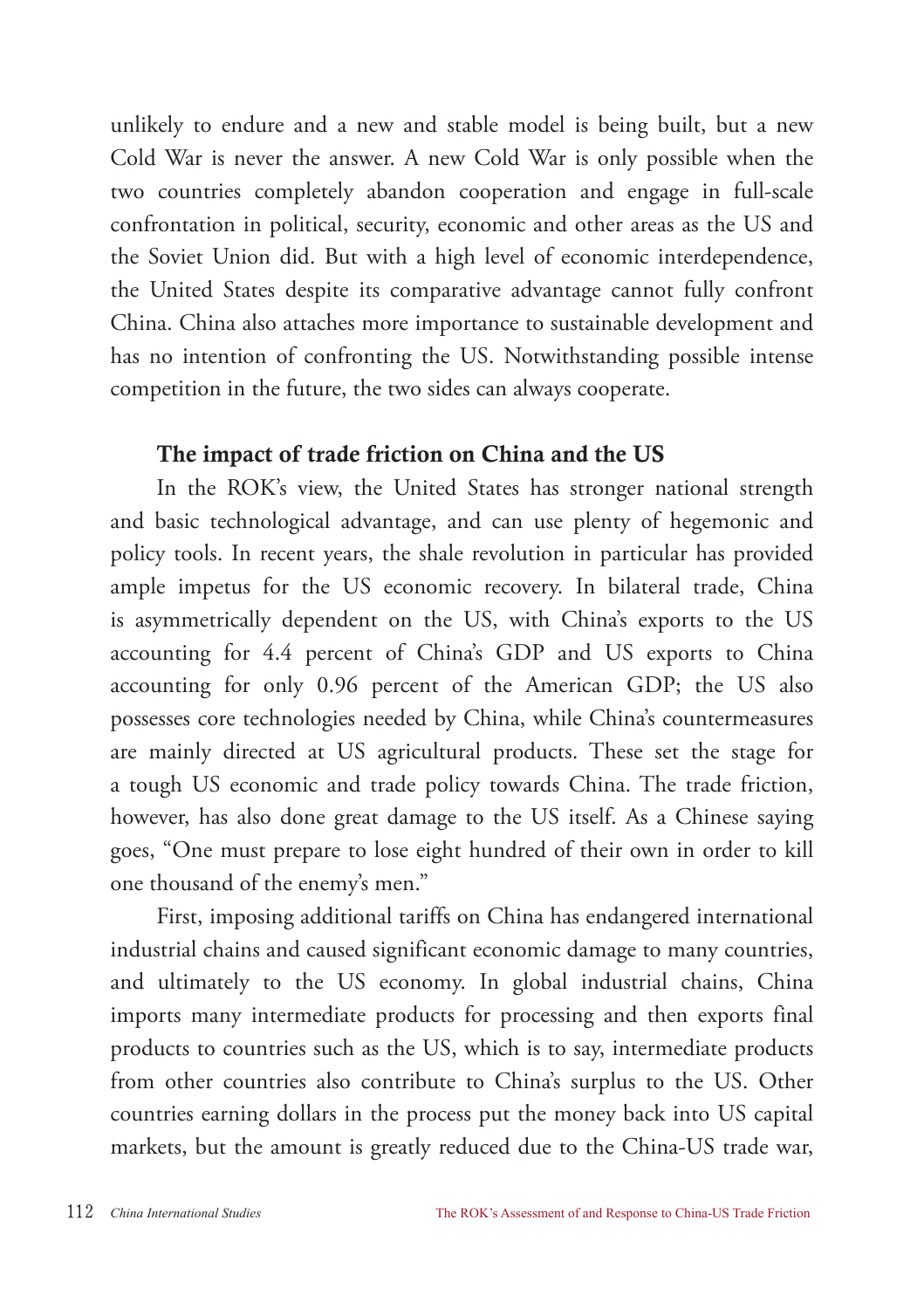which ultimately hurts the US economy. Thus, the trade deficit is not a "fair" metric for whether trade is fair or not. It exaggerates the actual deficit and fails to reflect the overall situation of bilateral trade.

Second, the trade friction provoked by the Trump administration has bypassed the WTO, undermined the multilateral trading system, violated the basic norms of international trade and WTO regulations, and in turn damaged the US leadership and global credibility. "America First" marks the country's transformation into a "predatory" hegemon, which, in the long run, will lead to a decline in US influence in East Asia and an increase in China's regional influence. The political and economic order in East Asia is undergoing a major adjustment.

The trade friction has also had adverse effects on China. First, it has restricted China's foreign trade. China's exports to the US are much higher than US exports to China, and the trade friction is more detrimental to China. Second, it challenges China's policy support for foreign investment. To avoid high tariffs, many foreign companies have moved their factories to Southeast Asian countries. Foreign direct investment (FDI) as a key driver of China's economic growth may be affected, and China may lose some ground in the global value chain (GVC). Third, China's financial market is under tremendous pressure from the trade friction, where excessive government debt, corporate debt and household debt have become a destabilizing factor. Fourth, the US crackdown on China's high-tech industries may slow the pace of technological upgrading as is called for in "Made in China 2025."

That said, China has its own advantages to help it overcome the difficulties. Politically, the centralized, unified leadership of the Communist Party of China is conducive to maintaining social stability, handling domestic divergence and jointly dealing with external pressures, while the US has different parties and interest groups with different views on economic and trade policies towards China; economically, China's large amount of US treasuries is also an important tool. The country also enjoys a monopoly in rare earths and other important resources and materials, and has made progress in the independent development of 5G, artificial intelligence (AI)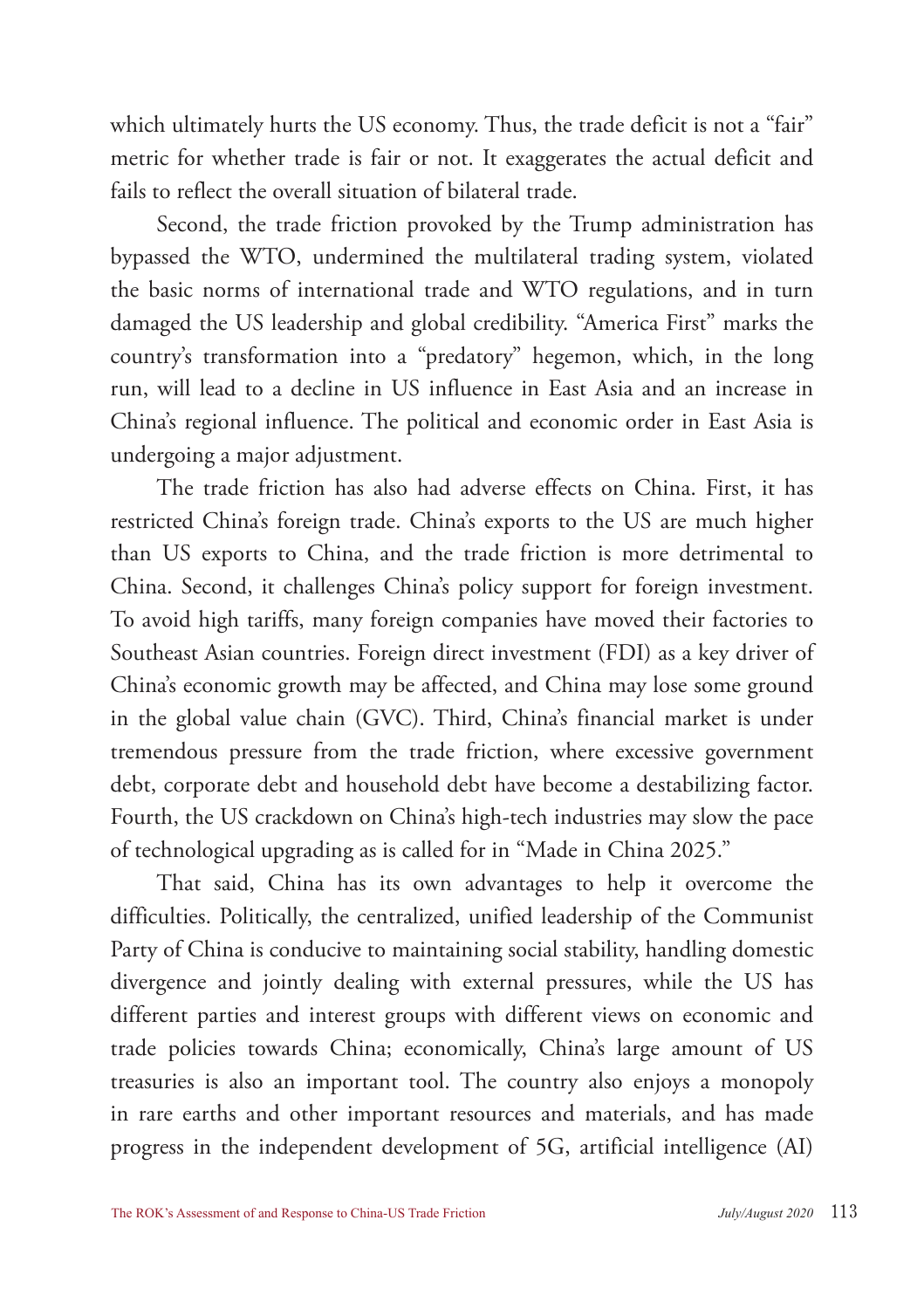and other cutting-edge technologies. China's supply-side structural reform has also reduced its economic dependence on foreign trade.

## Impact of China-US Trade Friction on the ROK

China-US trade friction and their intensifying competition have both positive and negative effects on the ROK, though largely negative. The ROK's hedging strategy of "economic dependence on China and security dependence on the US" has been shaken. The prolonged economic and trade friction brings great uncertainty to the ROK's geopolitical and economic environment, and challenges its economy and diplomacy in the medium and long term.

#### Negative impacts on the ROK's economy

The negative impact of China-US trade friction on the ROK's economy has three main aspects.

First, the ROK's exports have taken a hit. The country's export-oriented economy is vulnerable to the trade friction. In 2018, the ROK's foreign trade dependence reached 68.8 percent, of which 26.8 percent is dependent on China and 12 percent on the US. China and the US are the ROK's first and second largest export destinations. Compared to the ROK, Japan being an export-oriented country has a foreign trade dependence of only 28.1 percent, and its export dependence on China is 19.5 percent. In Germany and France, the figure is only 7.1 percent and 4.2 percent respectively. According to the International Monetary Fund (IMF), for every one percent increase in global tariffs, the ROK's GDP growth will be reduced by 0.65 percent; for every one percentage point of decrease in China's economic growth, the ROK's GDP growth will be reduced by a half percentage point. Since the trade friction, ROK exports have declined for 13 consecutive months from December 2018, and in 2019, the ROK's exports declined the most among the world's top ten trading nations. According to the ROK's customs data, the country's total trade in 2019 was \$1.456 trillion, down 8.3 percent year-on-year; exports were \$542.41 billion, down 10.3 percent year-on-year; exports to China were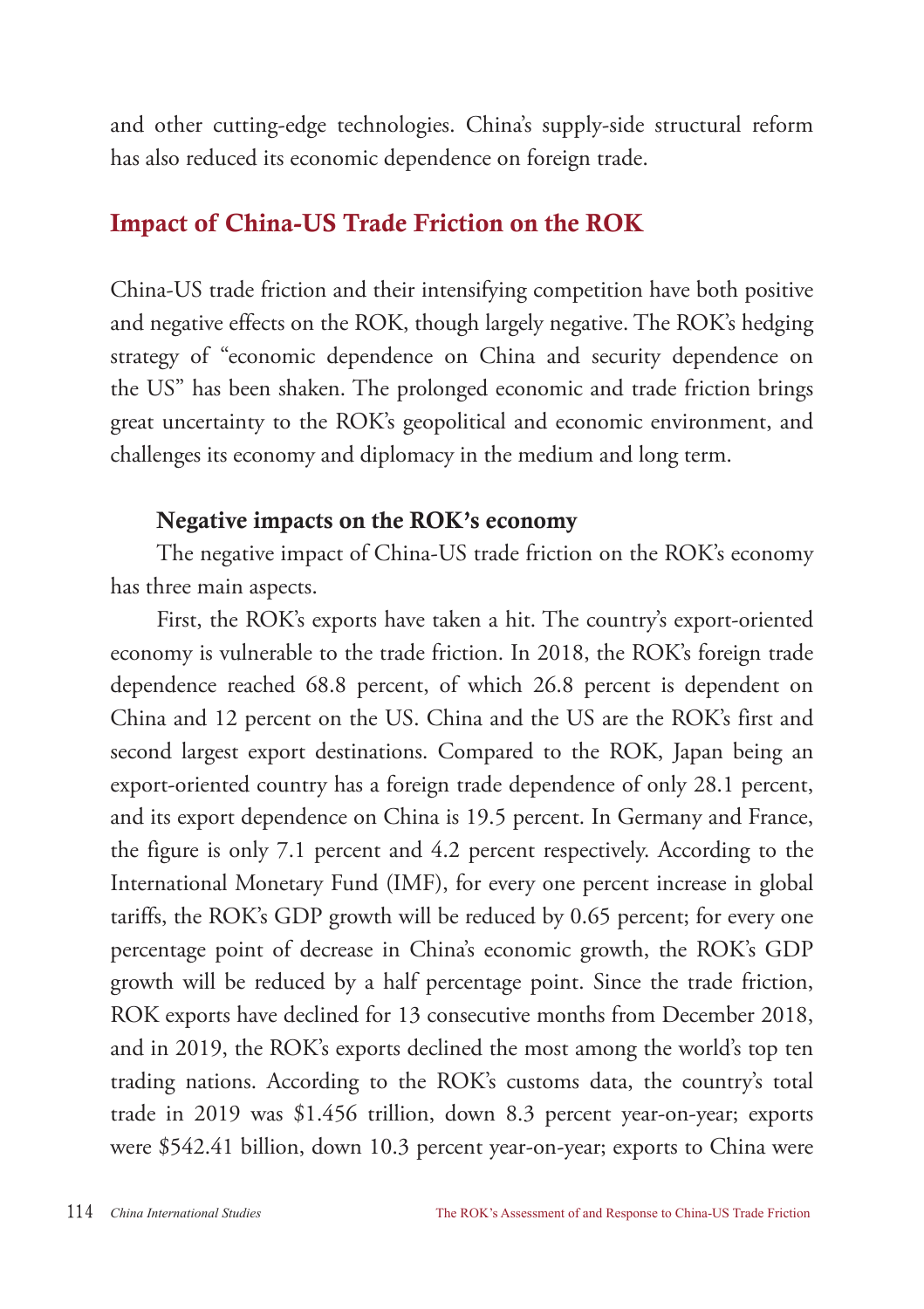

The Seventh China Forum is held in Seoul on September 19, 2019. Politicians and scholars from China and the Republic of Korea call for the two sides to expand new forms of cooperation to tackle trade protectionism.

\$136.21 billion, down 16.0 percent year-on-year, a bigger drop compared to that of Germany, Japan, Britain, and China's Hong Kong. In particular, the ROK's trade surplus with China fell 51.7 percent, the largest drop since the 2008 financial crisis. Pursuant to the China-US phase one trade deal, China will increase its imports of US goods and services by \$200 billion, which, according to IMF, will lead to a reduction in China's imports from other countries including the ROK. If China fails to expand domestic demand, the ROK's exports are expected to fall by \$46 billion and its share of total world exports will fall below three percent for the first time in 11 years.

The ROK's exports have been heavily affected by the China-US trade friction due to the country's position in global value and industrial chains as well as its unbalanced export structure. In the global industrial chain and specialization structure, the ROK's exports are dominated by semiconductors, steel, machinery, and petrochemical products. About ten varieties of intermediate materials such as semiconductors (mainly memory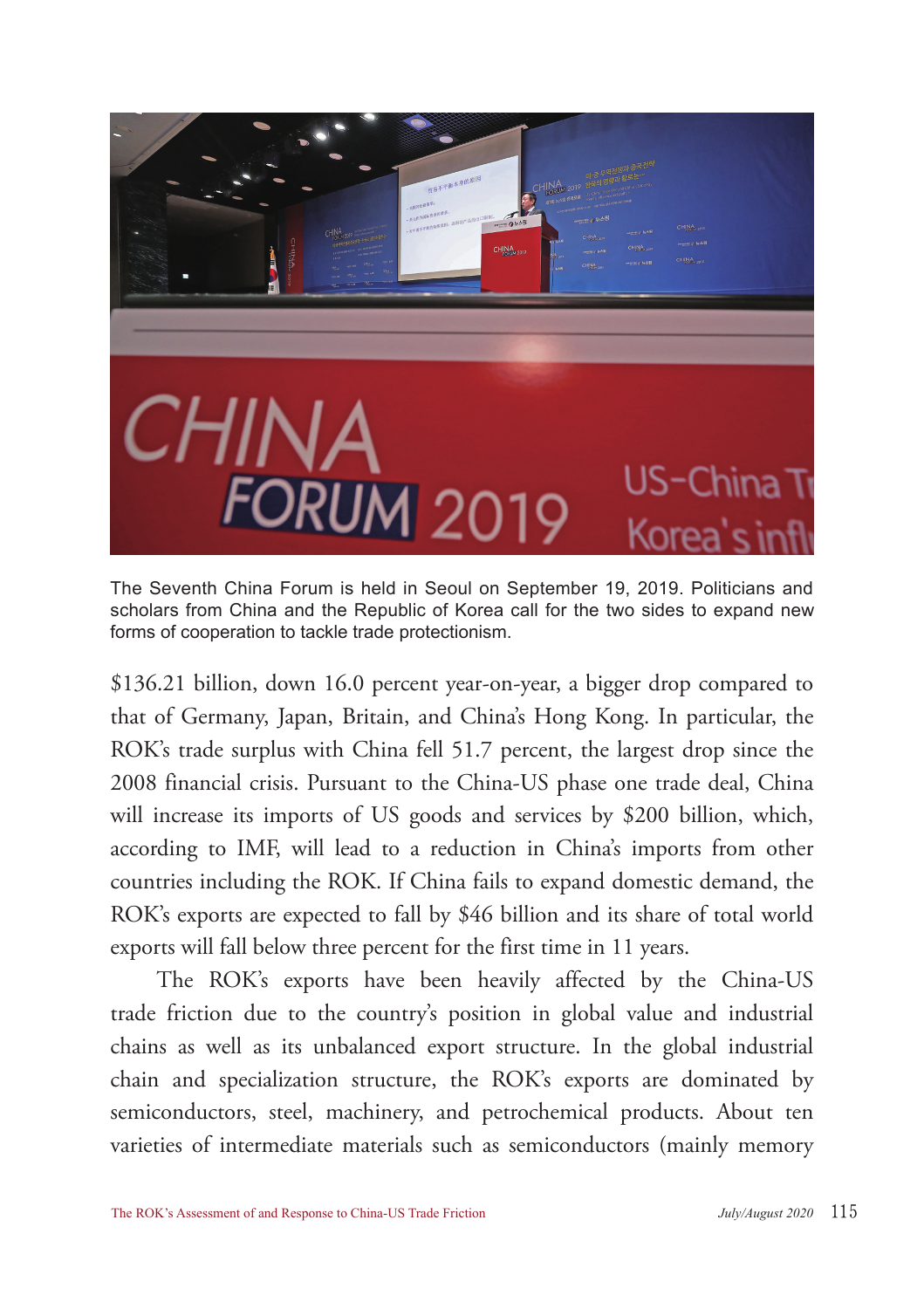chips), components, and petrochemicals account for more than 70 percent of the country's exports. The increase in US tariffs on China has led to a major reduction in the ROK's exports of semiconductors to China. In 2019, Samsung Electronics, a major exporter of semiconductors, saw the largest drop of annual profit in ten years, and the ROK's economy suffered serious "internal injuries." By contrast, the external trade of Japan and China's Taiwan is less affected by the China-US trade friction than that of the ROK, because their export structure is more balanced and supported by multiple pillars.

Second, China may accelerate the implementation of "Made in China 2025" and industrial upgrading in response to the trade friction, which will further reduce the ROK's technological advantage. The technological gap between China and the ROK has narrowed dramatically, with China surpassing the ROK in AI, the Internet of Things (IoT), 5G, and services. This has led to fears within the ROK that it would become China's "economic vassal state."

Third, large companies in the ROK are under pressure to choose sides. Giants that control almost half of the ROK's economy including Samsung, LG, and SK have close business ties with both the US and China. As the trade friction intensifies, these companies are forced to take sides. The US government has repeatedly threatened that it will not maintain close cooperation with the ROK as it does now, if the ROK continues to use Huawei's 5G equipment. The US has been pressing the ROK government not to use Huawei's equipment and services over security concerns. If the ROK bans Huawei, the ROK companies will lose billions of dollars. At the same time, China's National Development and Reform Commission, the Ministry of Commerce and the Ministry of Industry and Information Technology warned that if foreign enterprises, as requested by the Trump administration, interrupt the supply of spare parts to Chinese enterprises, they will be listed as "unreliable entities." Once included, the enterprise's market access, investment, and financing will all be affected. Foreign companies summoned for meetings with Chinese authorities have included the ROK's Samsung and SK Hynix. The ROK is worried about being caught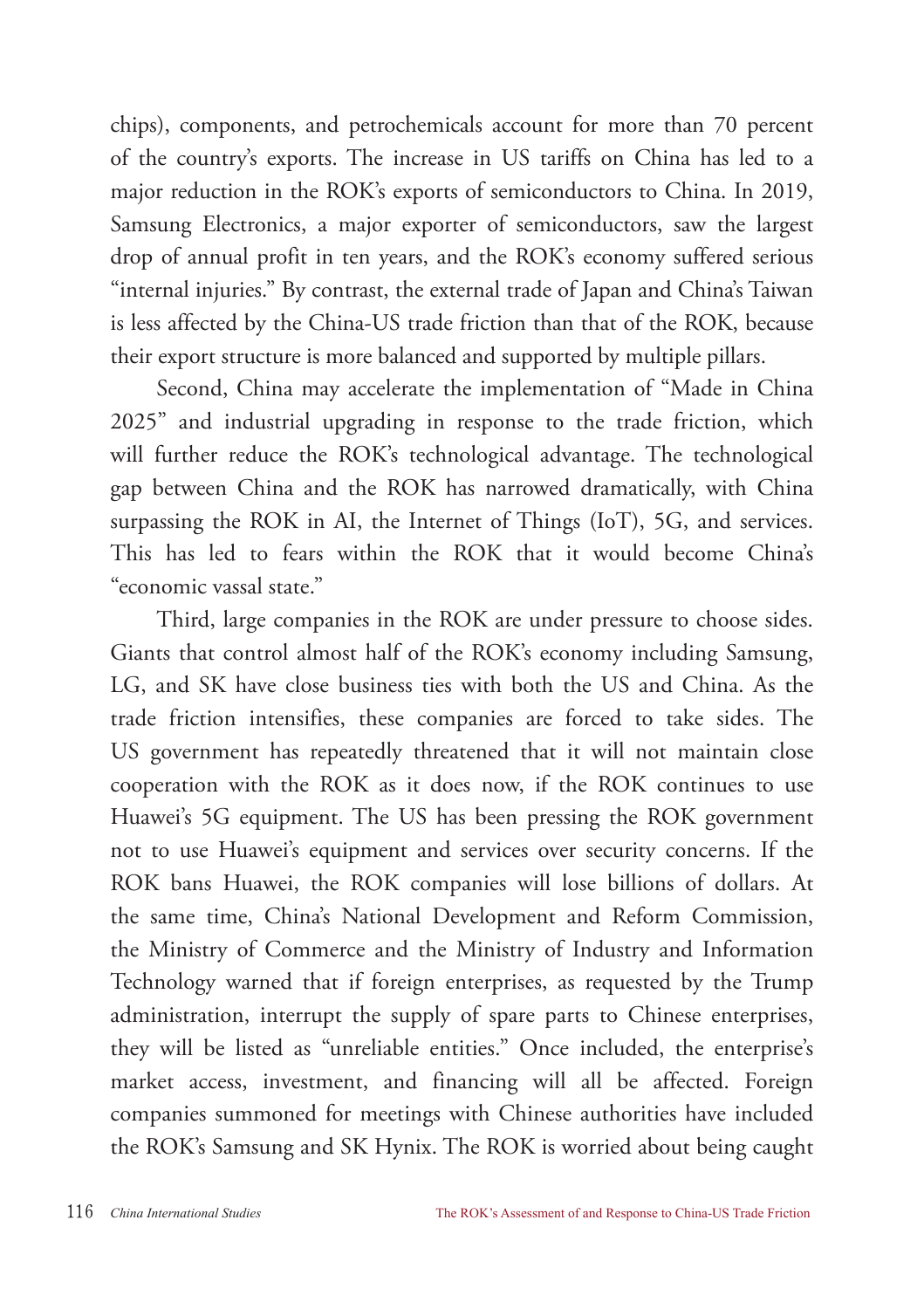between China and the United States again, as in the case of the deployment of the THAAD missile defense system, and suffering economic losses.

Under the influence of adverse factors above, the ROK's economy has suffered a lot. According to data by the Bank of Korea, the ROK's economic growth rate in 2019 is only two percent, the lowest level since the 2008 financial crisis. According to statistics from the IMF and the Woori Finance Research Institute, the ROK is the country hardest hit in the China-US trade friction. "The ROK's current economic situation is similar to that during the 2008 global financial crisis and the dot-com bubble burst in the early 2000s." The prolonged trade friction and the unstable US financial market will rattle the ROK's stock market. Coupled with the deteriorating performance of its export companies, the ROK's economy may enter choppy waters.

#### Opportunities for the ROK's economy

While the ROK's economy has been badly affected by the China-US trade friction, there are new opportunities in certain areas.

First, as increasing tariffs on China changes the US supply chain, some ROK products become more competitive in the US market. In 2019, while the ROK's total exports fell by 10.3 percent year-on-year, exports to the US rose by 0.9 percent against the trend, with growth mainly in China's beleaguered industries such as automobiles, machinery, plastic products, electrical and electronic products, and petroleum products. In particular, the annual growth rate of the ROK's auto exports rose from -1.9 percent in 2018 to 5.3 percent in 2019, among which exports to the US increased by 15 percent and led to the highest share in the American market since 2016; exports of auto parts to the US rose by 4.0 percent despite a fall by 2.5 percent in overall exports; total exports of petroleum products fell by 12.3 percent, but the exports to the US rose significantly by 23.6 percent; total exports of home appliances fell by 3.6 percent, but its exports to the US rose by 15.3 percent.

Second, the US crackdown on "Made in China 2025" and China's hightech industries help ensure the ROK's technological superiority. In recent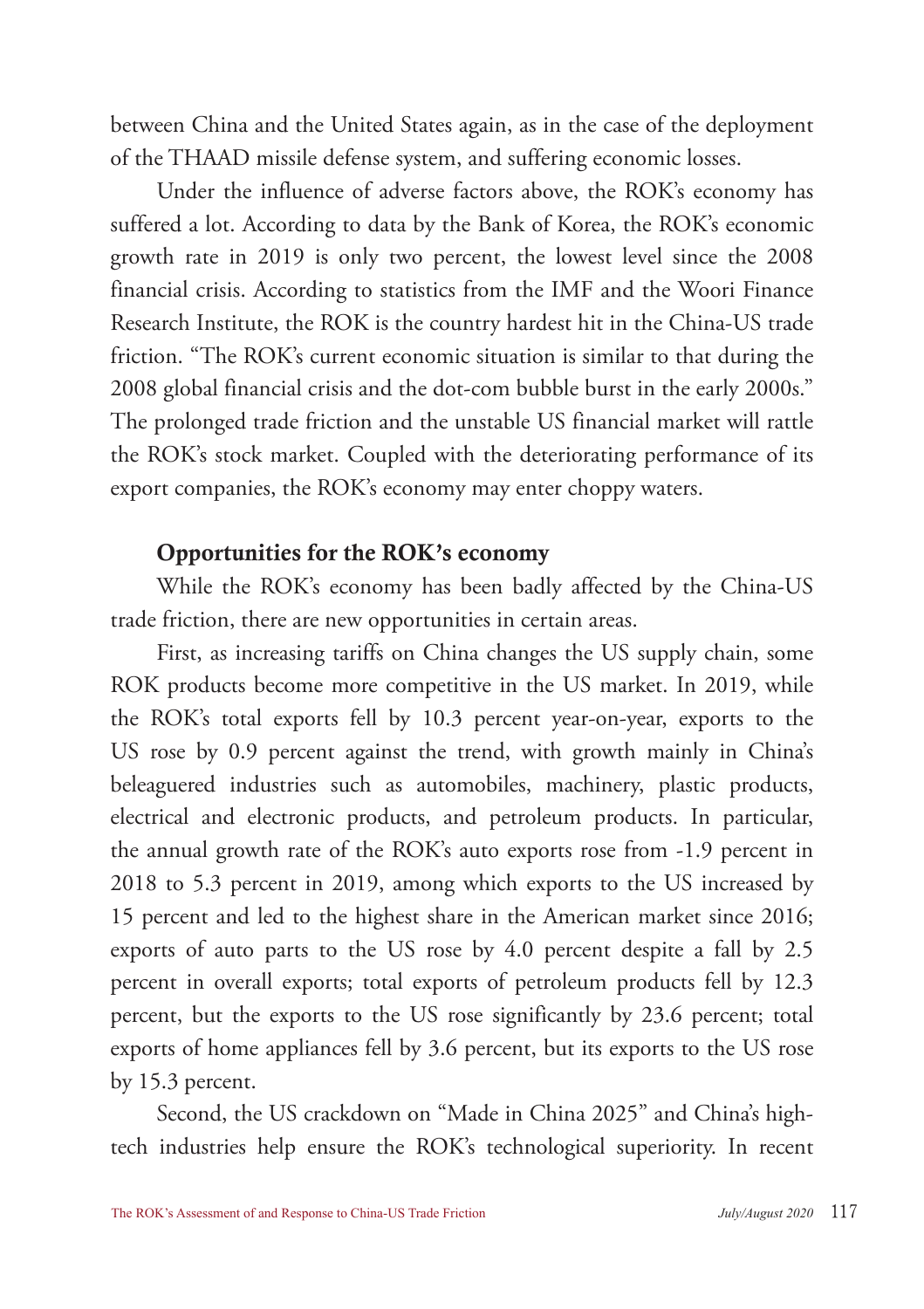years, China has accelerated its economic transformation and upgrading, and its industrial gap with the ROK has narrowed considerably. The two economies are becoming less complementary and more competitive. The gap in core technology between the two countries has decreased from 1.4 years in 2014 to 1 year in 2016, with the ROK's major export sectors gradually losing competitiveness to Chinese companies. Aimed to achieve self-sufficiency in core components and raw materials, "Made in China 2025" has the greatest impact on manufacturing countries such as the ROK and Germany. According to statistics, since Korea's manufacturing sector accounts for 32 percent of its GDP and high-tech industry accounts for 67 percent of its manufacturing, the ROK is considered to be the country most affected by "Made in China 2025," compared to other countries like Germany and Japan. Tech companies in the ROK have benefited from the trade friction since it has temporarily slowed the pace of China's technological upgrade. For example, ROK companies were at a disadvantage in competition with Huawei in the fields of mobile phones and communications equipment, but after Huawei was suppressed by the US government, ROK companies such as Samsung reemerged in the global competition for 5G chips, mobile phones and communications equipment. Samsung shares even rose sharply after Google announced a supply cut to Huawei.

Third, the ROK will also benefit from the Chinese government's repeated promises to protect intellectual property rights, deepen openingup, lower market access thresholds, and increase imports. China agreed to sign the WTO Agreement on Government Procurement (GPA) as soon as possible, and allow foreign enterprises to enter the government procurement market, while gradually opening its financial, banking, securities, insurance, and services industries. The Chinese market will be more open and the system more transparent after the signing of the China-US trade agreement, which can also provide opportunities for ROK companies.

#### Spillover effects on the ROK's diplomacy and security

The China-US trade friction has spillover effects on the diplomatic and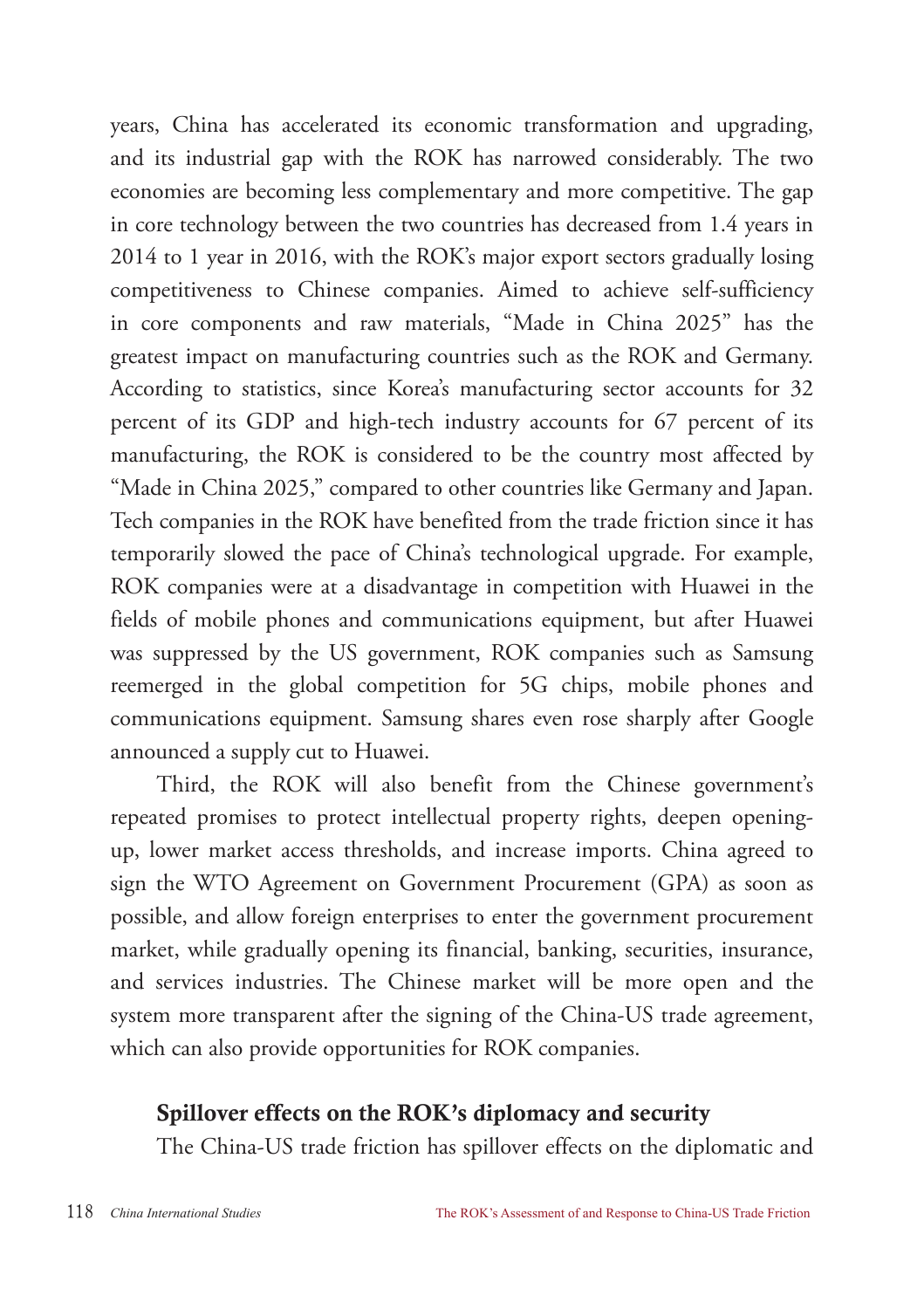security spheres, and significantly squeezes the ROK's space of a strategic hedge between China and the US. The US has asked the ROK to counter China, join the Indo-Pacific strategy, increase military cost-sharing, deploy medium-range missiles, and participate in the US escort in the Strait of Hormuz. China, for its part, has asked the ROK not to join the US in containing China. The deployment of the THAAD system had already led to a downturn in China-ROK relations and taken a heavy toll on the ROK's economy, so the ROK is very cautious in dealing with China. This has led to a decline in the ROK's importance in the United States' East Asia strategy, while Japan's position has been increasingly consolidated. The US-Japan-ROK cooperation has gradually given way to US-Japan-India cooperation. With the ROK's rising divergence with the US and Japan, the US and Japan have simultaneously increased pressure on the ROK. Japan saw its chance in the ROK's passive regional strategy and hence provoked trade friction against the ROK.

The China-US trade friction has also weakened their previous incentive to cooperate and resolve the Korean Peninsula nuclear issue, creating structural constraints on the permanent peace and security of the Korean Peninsula. Amid increased competition between China and the US, the Moon Jae-in administration has advocated a policy of engagement with the DPRK, which is at odds with the Trump administration's approach featuring maximum pressure and limited engagement. As the US hampered the ROK's efforts to promote inter-Korean political and economic cooperation, the ROK again received a cold shoulder from the DPRK in 2019 and lost the role it enjoyed in 2018 as the helm of the nuclear issue.

## The ROK's Policy Options to Address China-US Trade Friction

Faced with the prolonged trade friction and strategic competition between China and the US, the ROK has taken a series of countermeasures to reduce negative economic impacts as well as diplomatic and security constraints, and has actively expanded its economic and strategic maneuvering space.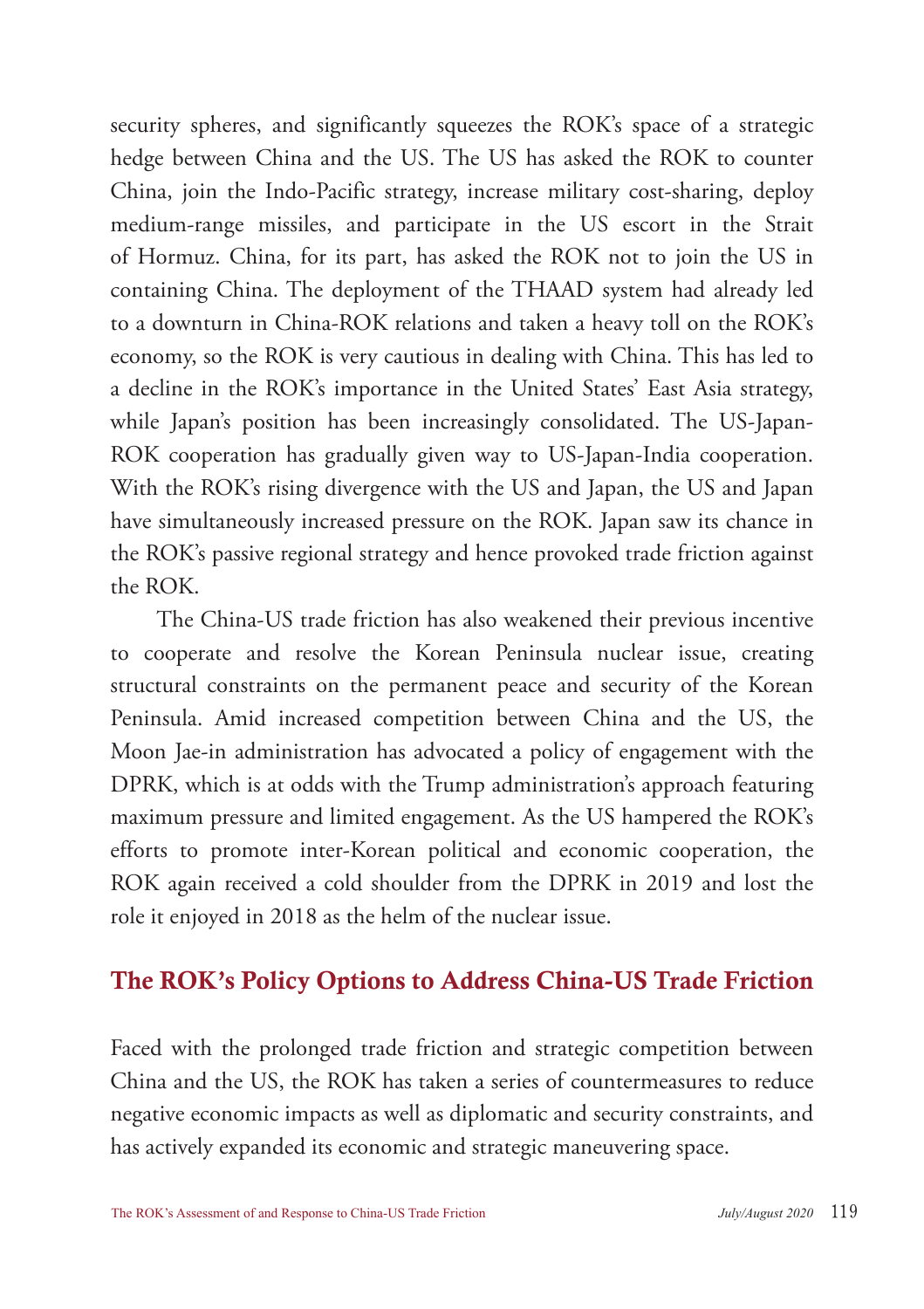#### Actively adjusting economic policies

The ROK has pursued active fiscal and monetary policies to adjust its economic structure and expand the domestic market.

First, the ROK has implemented active fiscal and monetary policies. In response to the global economic downturn and in order to support the weak economy, the ROK National Assembly urgently passed a supplemental budget worth 5.83 trillion won (about US\$4.885 billion) in August 2019, and in December, the ROK approved a largest-ever government budget for 2020 worth 512.3 trillion won (about \$434.4 billion), up by more than nine percent year-on-year for the second consecutive year. The ROK Financial Services Commission also cut the benchmark interest rate by 0.25 percentage point twice in July and October 2019.

Second, the ROK has provided financial and government assistance for export companies. In March 2019, the ROK Ministry of Trade, Industry and Energy issued a document to stimulate the vitality of export. The country is determined to secure new progress in export categories, markets, and enterprises, improve export structure and quality, and expand government assistance to trade, finance, and overseas marketing. The scale of government assistance was increased to 235 trillion won (about \$196.9 billion) for trade and finance and 352.8 billion won (about \$296 million) for overseas marketing in 2019. The figures will be further increased to 257 trillion won (about \$215.3 billion) and 511.2 billion won (about \$428 million) respectively in 2020, benefiting 42,273 export enterprises, which account for 45 percent of all export companies.

Third, the ROK has worked to adjust its economic structure, promote industrial upgrading, and enhance the competitiveness of its products in the global market. As the global trade environment continues to deteriorate, the ROK no longer focuses only on increasing total exports, but has also encouraged the production of high value-added products as the upstream of the overall industrial chain. The ROK government plans to invest a budget of 2.1 trillion won (about \$1.76 billion) in 2020 to support high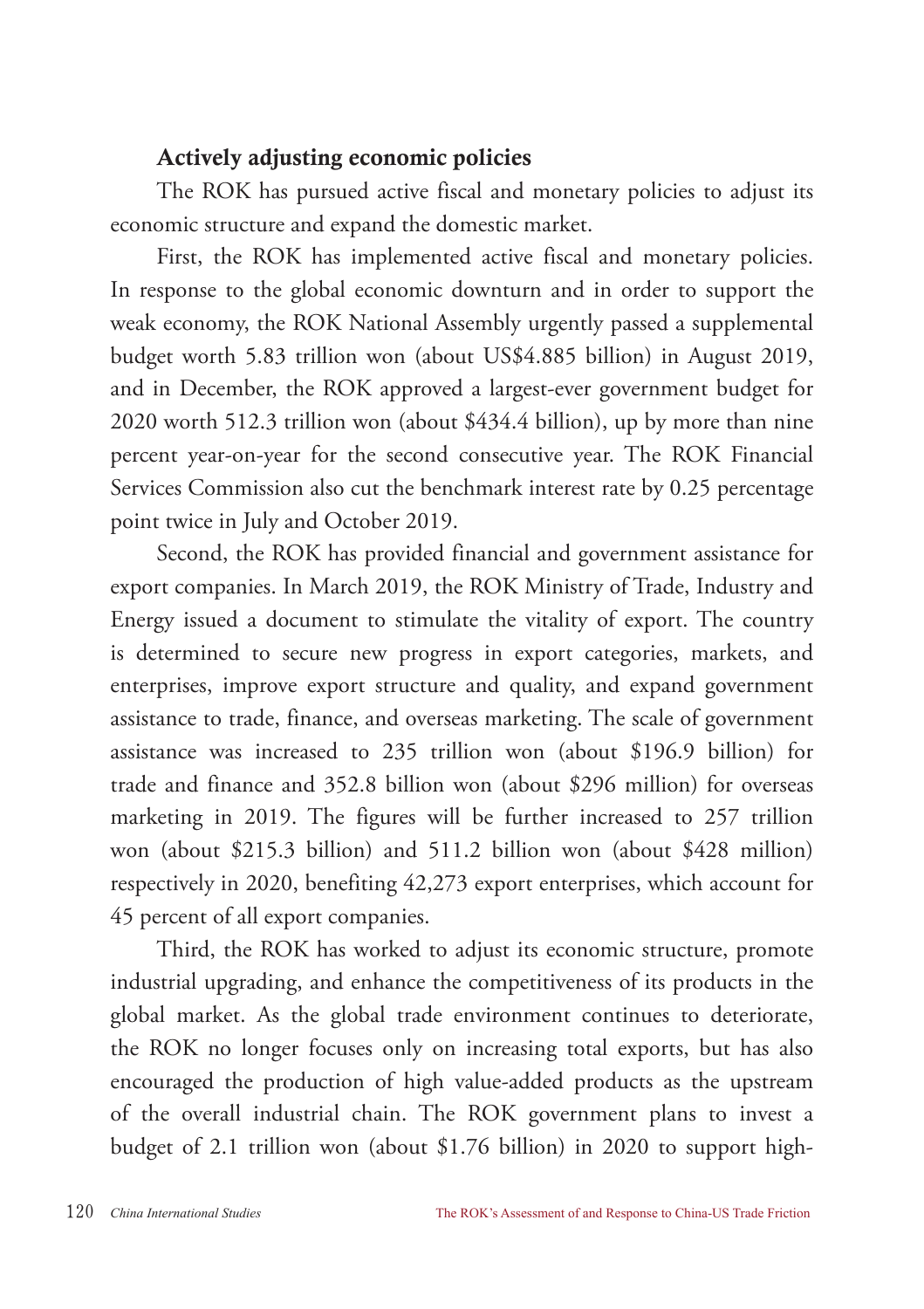tech industries such as high-end materials, core components, advanced equipment, semiconductors, blockchain, digital economy, and AI, and promote technological development, export, overseas marketing, trade and finance, investment, mergers and acquisitions, and professional training for enterprises.

#### Upgrading economic cooperation with China

The majority of the ROK's companies do not want to abandon the Chinese market despite great pressure from the growing China-US trade friction. China is expected to become the largest market and research base for the ROK, because China maintains social stability with a bright prospect for development and is at the forefront of the Fourth Industrial Revolution. ROK companies cannot stay ahead of the curve in global competition if they get out of China. Once exiting the Chinese market, they must face a high barrier to re-enter. In the 5G era, the ROK cannot reject those Chinese hightech products that enjoy a large market share.

To this end, the ROK has taken the following measures. First, it has worked to advance negotiations for a Free Trade Agreement (FTA) in services, deepen ties in the industrial chain, and promote high-quality cooperation with China. Second, it has capitalized on the convergence of China's Belt and Road Initiative with its New Southern Policy and the New Northern Policy, and developed third-party markets with China, to expand both sides' cooperation with other regional countries. Third, ROK companies are encouraged to take advantage of China's all-round reform and opening-up and enter the Chinese market. The ROK's financial institutions are actively trying to enter the Chinese financial market and establish independent securities (asset operating) or insurance companies in China. Fourth, the ROK avoids taking sides in the China-US technological competition. On issues such as Huawei and 5G, the ROK government has claimed not to intervene in business activities of any company and emphasized that launching a security review of Huawei's communications equipment is not a sign of completely excluding Huawei from the ROK's 5G construction.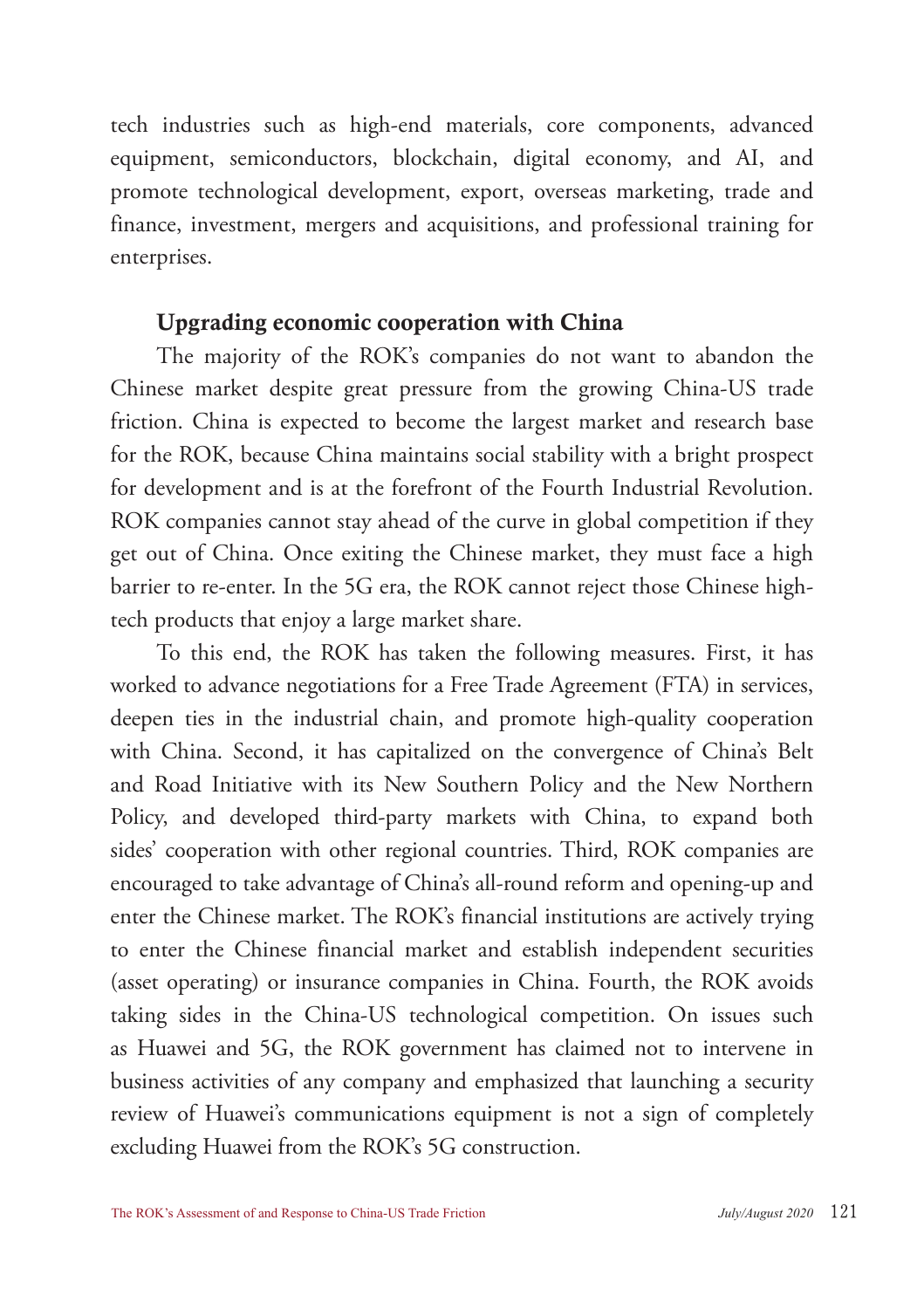## Consolidating and deepening economic and trade relations with the US

Under the US pressure, the ROK has made timely and appropriate concessions to avoid head-on confrontation with the US. In September 2018, when the US wielded its economic clout to other major countries, the ROK was the first to sign an amended FTA with the US. The ROK has made large-scale concessions to the US, thereby reducing the US economic and trade pressure on itself and avoiding the uncertainty of prolonged negotiations. In 2019, the US again attempted to subvert the existing WTO structure, asking China, India, Brazil and the ROK to give up their status as a developing country. On October 25 of that year, the ROK voluntarily renounced its status to avoid becoming a target of the US in the WTO reform. In November of the same year, the ROK and the US reached the first specific agreement on the Indo-Pacific strategy, and issued a joint factsheet titled "Working Together to Promote Cooperation between the New Southern Policy and the Indo-Pacific Strategy," with a focus on the economic sphere. The cooperation includes promoting prosperity through cooperation on energy, infrastructure and development finance, and the digital economy, while ensuring regional peace and security.

ROK companies are also actively entering the US market to replace Chinese products amid the China-US trade friction. The Korea Trade-Investment Promotion Agency (KOTRA) has developed four strategies for domestic companies to enter the North American market. The first is to restructure the global value chain. ROK companies can actively enter the fields of auto parts, machinery and equipment, and energy equipment, where China's exports to the US have fallen sharply. The second is to finance exports of biotechnology, semiconductors, robotics, aviation, and other emerging industries to the US. After Huawei was banned in the US, the US and its allies had a strong demand for wireless communications and IoT. ROK companies are actively seizing the relevant market share. The third is to help establish brands of ROK companies and improve the quality of exported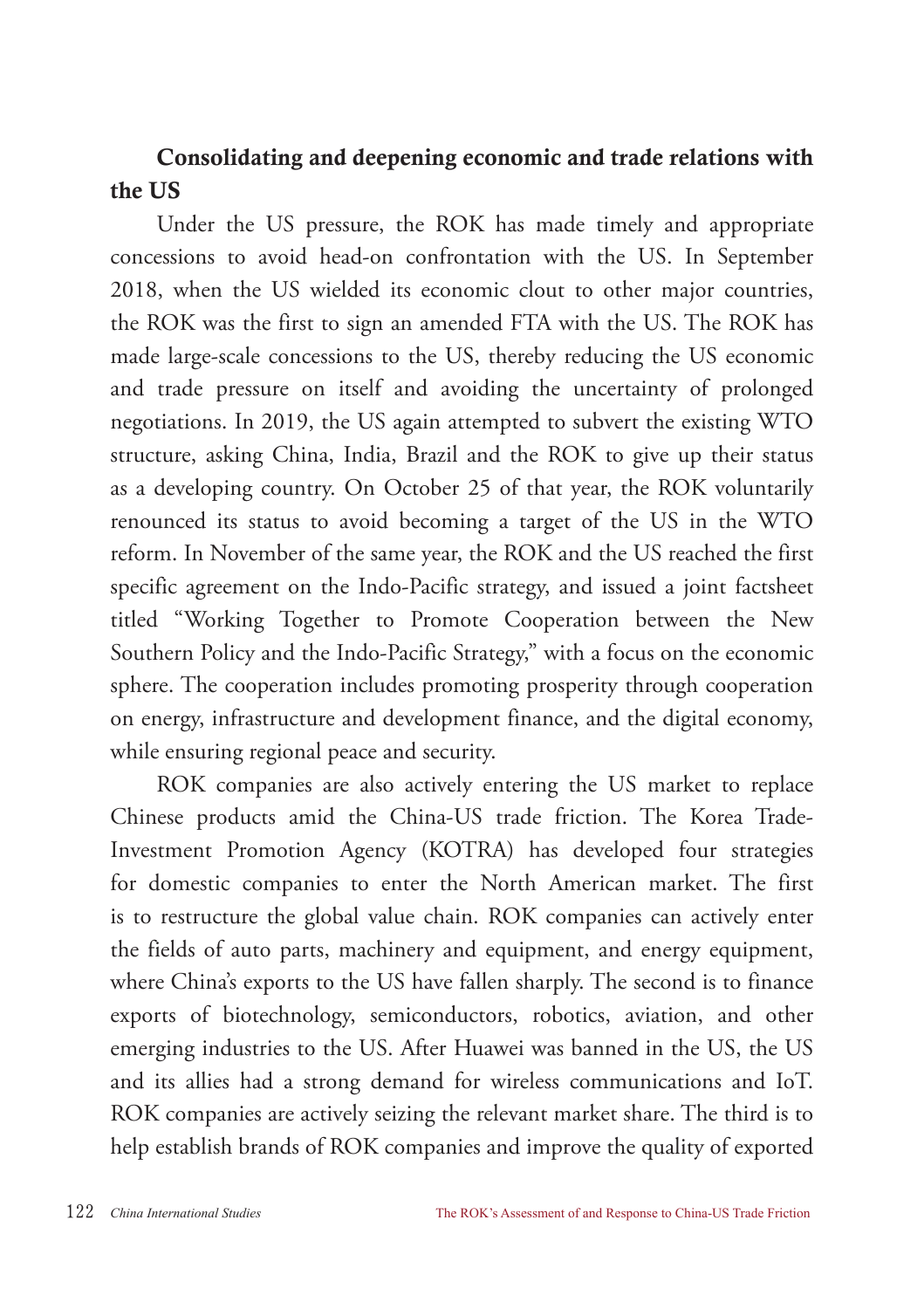goods. The fourth is to attract US investment and entrepreneurship.

#### Diversifying trade and investment

The ROK is also actively cooperating with emerging countries and promoting regional economic integration to reduce overdependence on China and the US.

First, the ROK has been diversifying its economy and export markets, implementing the New Southern Policy and the New Northern Policy, and cooperating with countries in Central and South America and Africa. In September 2017, President Moon Jae-in unveiled the New Northern Policy at the third Eastern Economic Forum in Russia. The plan focuses on the ROK's cooperation with Russia and the DPRK in the fields of natural gas, railways, ports and harbors, electricity, Arctic routes, shipbuilding, and agriculture. In November 2017, the Moon Jae-in government formally proposed the New Southern Policy to strengthen economic cooperation with ASEAN and India, and raise the ROK's economic relations with these countries to the same level as its top diplomatic partners—China, the US, Japan, and Russia. The China-US trade friction has solidified the ROK's strategy of economic and trade diversification. Moon Jae-in believes that "the ROK and ASEAN are the most suitable partners to jointly boost growth and open the door to the future," and he has visited all ASEAN countries during his tenure and hosted a special ROK-ASEAN summit in Busan in November 2019. To reduce overdependence on China and avoid the high tariffs imposed by the US on China, ROK companies have shifted their production bases from China to low-cost Southeast Asian countries. In 2018, the ROK's bilateral trade with ASEAN reached \$160 billion, and mutual investment exceeded \$10 billion. ASEAN became the ROK's second-largest trading partner and third-largest investment destination, and the ROK is ASEAN's fifth-largest trading partner. ASEAN's share in the ROK's exports increased from 11.6 percent in 2000 to 16.5 percent in 2018. There is also an expanding intergovernmental cooperation ranging from diplomacy, commerce, trade, and investment to infrastructure, culture, defense, and environment.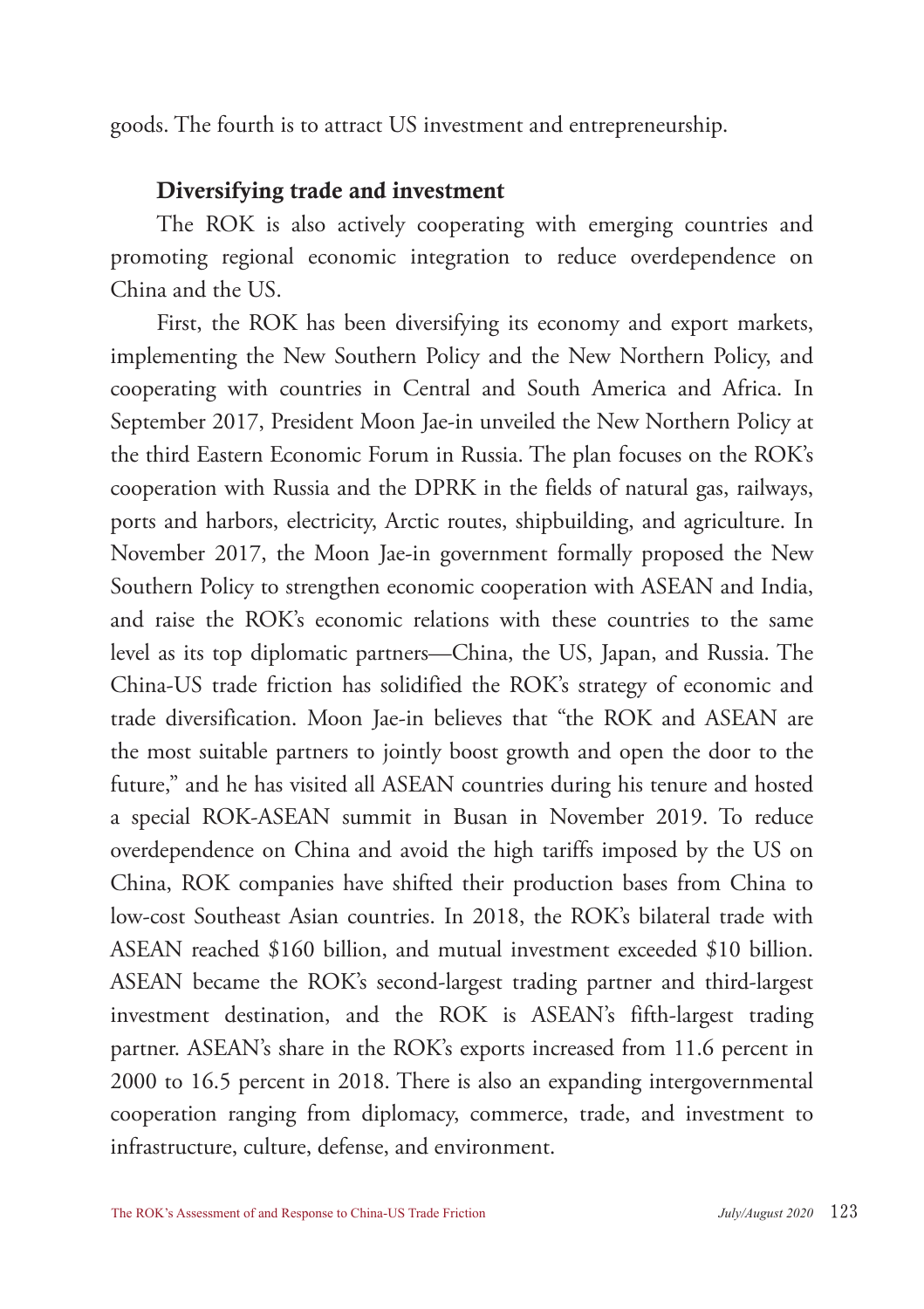Second, the ROK has also actively participated in regional economic integration. It upholds the multilateral trading system and the spirit of free trade, and has actively joined agendas of multilateral trade such as the WTO reform, APEC, and the G20. The ROK embraces free trade and opposes trade protectionism. It continues to build a global network of mega-FTAs, and follows or participates in regional economic integration processes such as the Comprehensive and Progressive Agreement for Trans-Pacific Partnership (CPTPP), the Regional Comprehensive Economic Partnership (RCEP), and the China-Japan-ROK Free Trade Agreement.

#### Being more prudent in its hedging strategy

With increased China-US competition, there has been a heated discussion in the ROK about its strategic options. The mainstream view is that the ROK should still adopt a hedging strategy and does not take sides between China and the US, due to its security dependence on the US and economic dependence on China, and also because the ROK needs both China and the US in denuclearizing the Korean Peninsula and building a peace regime. Moon Jae-in, in his meeting with Chinese President Xi Jinping, said he hopes there is no need to take sides. On the one hand, the ROK continues to consolidate the alliance with the US, responding moderately to US demands on issues such as trade and economic cooperation, military cost-sharing, Persian Gulf cruises, and Indo-Pacific strategy, to make sure the US will preserve the alliance. On the other hand, the ROK has learned from the THAAD dispute and improved its relations with China. The China-ROK political and economic relations have maintained stable development. In December 2019, Moon Jae-in visited China and expressed support for China on issues related to Xinjiang and Hong Kong, stressing that the two countries are a "community with a shared future." More recently, the ROK has strongly supported China in the fight against COVID-19. The two countries have gradually deepened their economic cooperation and coordinated their positions on safeguarding the multilateral trading system, resolving the Korean Peninsula nuclear issue, and